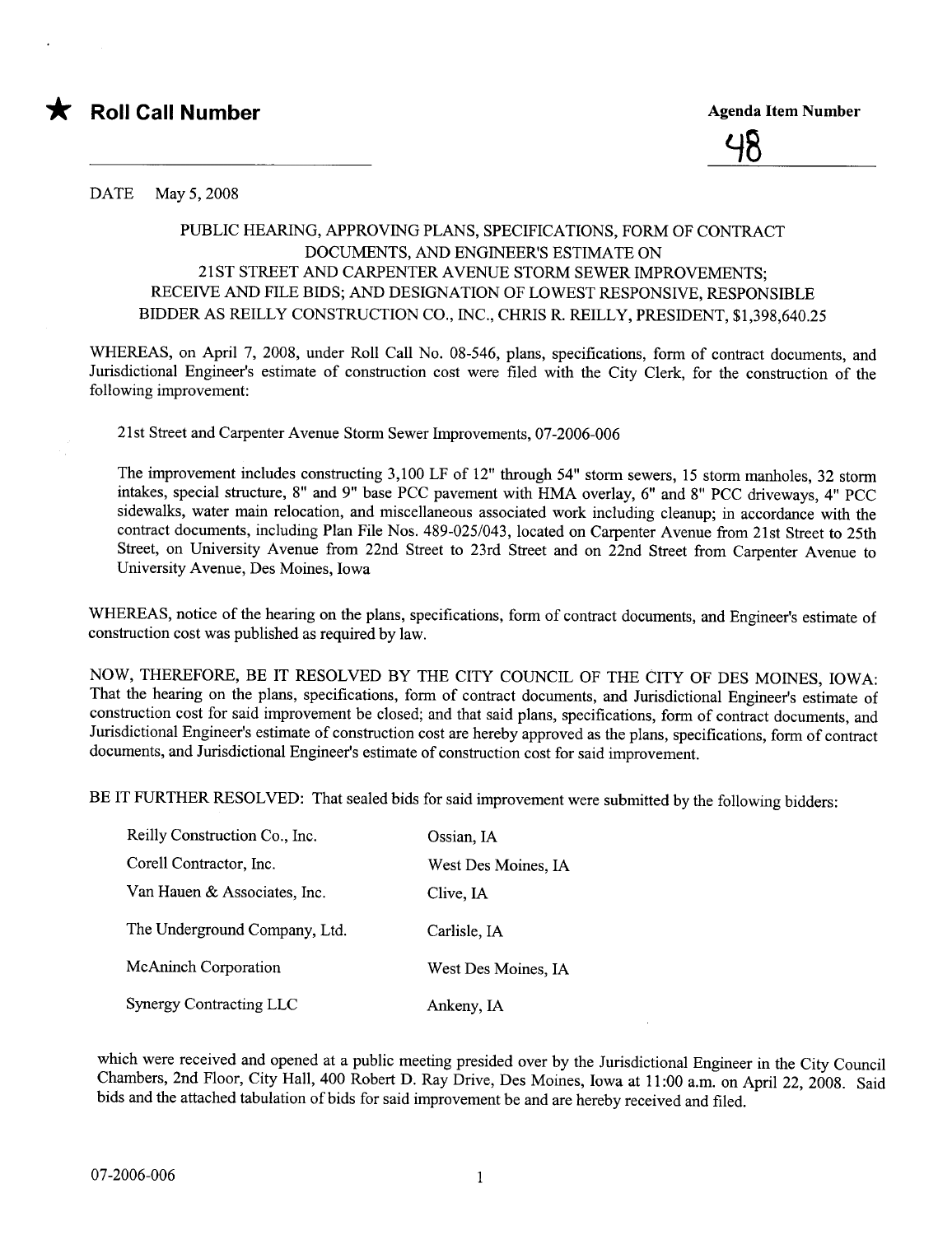

DATE May 5,2008

BE IT FURTHER RESOLVED: That the Jurisdictional Engineer has determined that the lowest responsive, responsible bid for the construction of said improvement was submitted by Reilly Construction Co., Inc., Chris R. Reilly, President, 110 Main Street, PO Box 99, Ossian, lA, 52161 in the amount of \$1,398,640.25, and said bid be and the same is hereby accepted.

BE IT FURTHER RESOLVED: That the bid security of the unsuccessful bidders be and is hereby authorized and directed to be returned.

BE IT FURTHER RESOLVED: That the Jurisdictional Engineer is hereby directed to secure execution by the lowest responsible, responsive Bidder and its surety of the contract documents in the form heretofore approved by this Council; that the Jurisdictional Engineer is directed to thereafter present said contract documents to this Council for approval and authorization to the Mayor to sign; and that no contract shall be deemed to exist between the City of Des Moines and said Bidder until said contract has been executed by the Bidder, and shall have been approved by this Council and executed by the Mayor and attested to by the City Clerk.

(City Council Communication Number  $\frac{08.268}{\sqrt{5}}$  attached.)

Moved by to adopt.

**FORM APPROVED:** 

Kathleen Vanderpool

Deputy City Attorney

FI **AVAILABLE** Atten McKinley

Des Moines Finance Director

| <b>COUNCIL ACTION</b> | <b>YEAS</b> | <b>NAYS</b> | <b>PASS</b> | <b>ABSENT</b>   | I, Diane Rauh, City Clerk of said City Council, hereby     |  |  |  |  |  |
|-----------------------|-------------|-------------|-------------|-----------------|------------------------------------------------------------|--|--|--|--|--|
| <b>COWNIE</b>         |             |             |             |                 | certify that at a meeting of the City Council, held on the |  |  |  |  |  |
| <b>COLEMAN</b>        |             |             |             |                 | above date, among other proceedings the above was          |  |  |  |  |  |
| <b>HENSLEY</b>        |             |             |             |                 | adopted.                                                   |  |  |  |  |  |
| <b>KIERNAN</b>        |             |             |             |                 |                                                            |  |  |  |  |  |
| <b>MAHAFFEY</b>       |             |             |             |                 | IN WITNESS WHEREOF, I have hereunto set my hand            |  |  |  |  |  |
| <b>MEYER</b>          |             |             |             |                 | and affixed my seal the day and year first above written.  |  |  |  |  |  |
| <b>VLASSIS</b>        |             |             |             |                 |                                                            |  |  |  |  |  |
| <b>TOTAL</b>          |             |             |             |                 |                                                            |  |  |  |  |  |
| <b>MOTION CARRIED</b> |             |             |             | <b>APPROVED</b> |                                                            |  |  |  |  |  |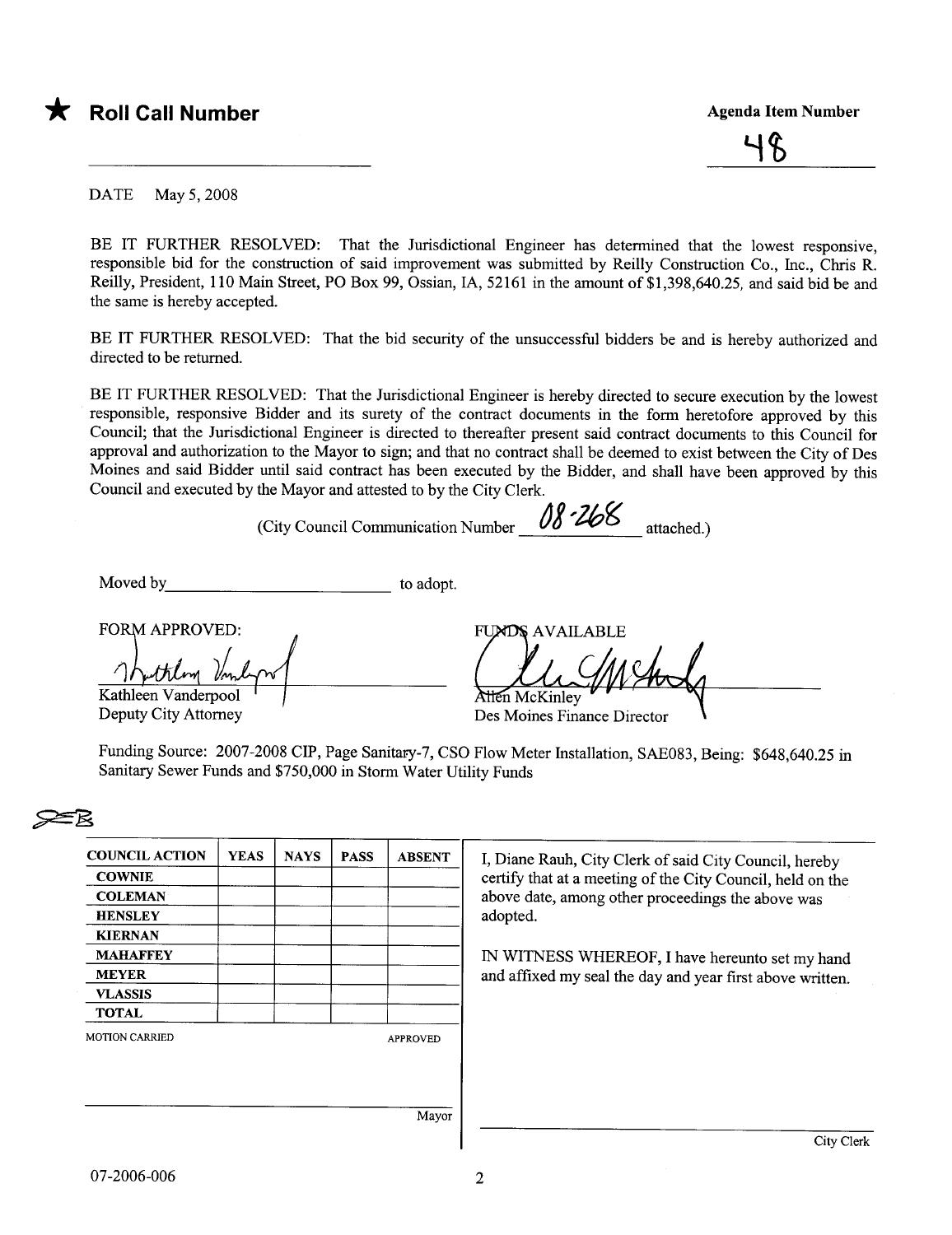

12-MAR-2008 V1CHAPAL2011 qaM-oo\_l/segrina-AD/300/S00025/T0/netse0/DN3/V1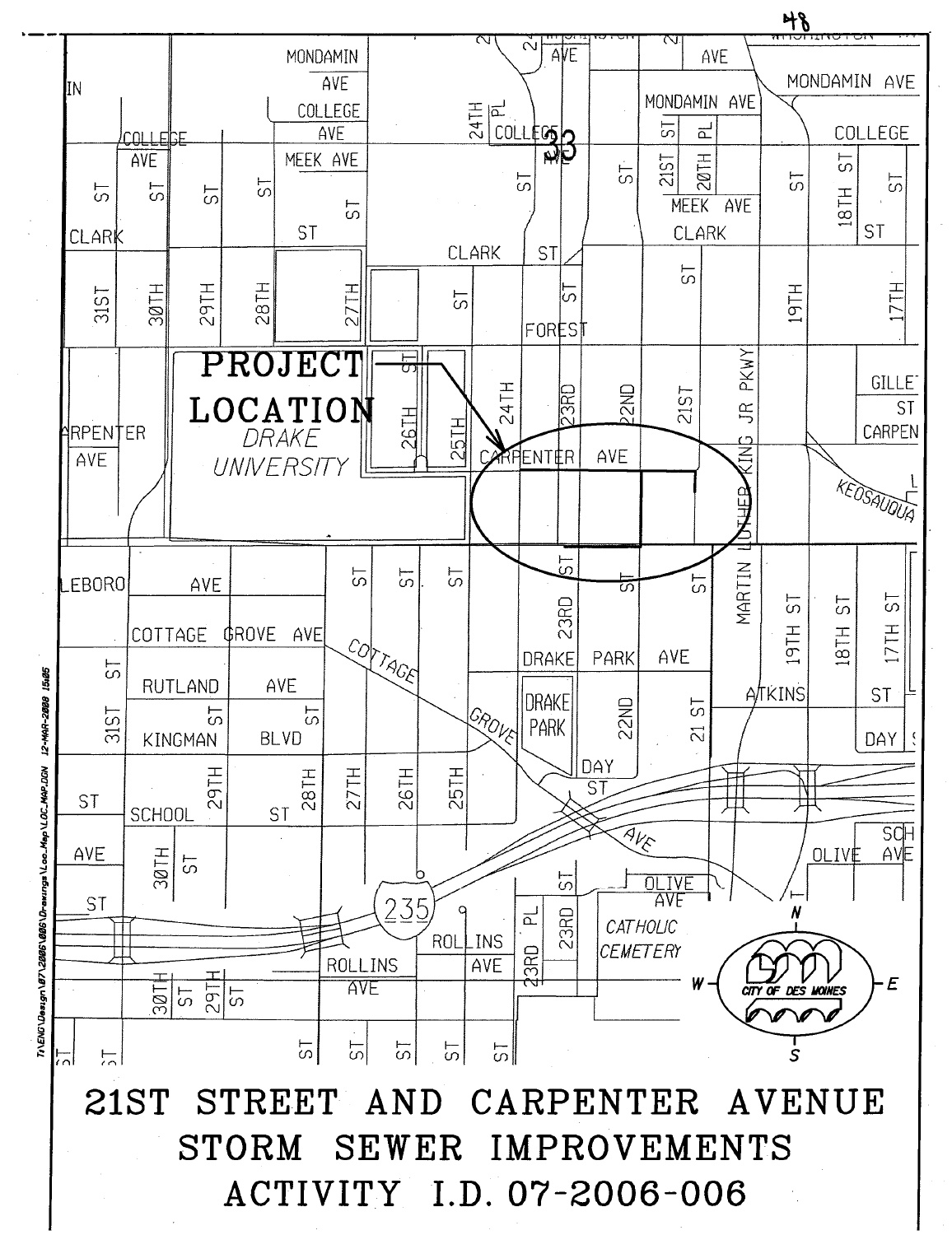|                              | DEPARTMENT OF ENGINEERING<br>CITY OF DES MOINES, IOWA                                                                                                      |                               | IDOT PROJ NO.: None<br>ACTIVITY ID 07-2006-006 |                             |                                                  |                            |                                                  |                            |                                                  |                            |
|------------------------------|------------------------------------------------------------------------------------------------------------------------------------------------------------|-------------------------------|------------------------------------------------|-----------------------------|--------------------------------------------------|----------------------------|--------------------------------------------------|----------------------------|--------------------------------------------------|----------------------------|
|                              | APPROVED BY<br>TABULATED BY: R. Joanning<br>CHECKED BY: P                                                                                                  |                               | BID DATE: 4/22/08                              |                             | Reilly Construction Co., Inc.<br>Ossian IA       |                            | Corell Contractor, Inc.<br>West Des Moines IA    |                            | Van Hauen & Associates, Inc.<br>Clive IA         |                            |
|                              | PROJECT: 21ST STREET AND CARPENTER AVENUE STORM SEWER IMPROVEMENTS<br><b>ESTIMATE</b><br>CONTRACTOR'S BID TABULATION                                       |                               |                                                |                             | BID SECURITY<br>10% Bid Bond<br><b>BID PRICE</b> |                            | BID SECURITY<br>10% Bid Bond<br><b>BID PRICE</b> |                            | BID SECURITY<br>10% Bid Bond<br><b>BID PRICE</b> |                            |
|                              |                                                                                                                                                            |                               | <b>SE</b>                                      |                             | <b>TINT</b>                                      |                            | i<br>M                                           |                            | <b>SIX</b>                                       |                            |
| <b>ITEM</b>                  | DESCRIPTION                                                                                                                                                | QUANTITY                      | <b>PRICE</b>                                   | <b>TNUONA</b>               | <b>PRICE</b>                                     | <b>AMOUNT</b>              | <b>PRICE</b>                                     | <b>AMOUNT</b>              | <b>PRICE</b>                                     | <b>AMOUNT</b>              |
|                              | Project Sign, Small                                                                                                                                        | 1 LS                          | \$1,000.00                                     | \$1,000.00                  | \$125.00                                         | \$125.00                   | \$160.00                                         | \$160.00                   | \$100.00                                         | \$100.00                   |
| $\mathbf{C}$                 | Mobilization                                                                                                                                               | ്പ                            | \$70,000.00                                    | \$70,000.00                 | \$60,000.00                                      | \$60,000.00                | \$64,000.00                                      | \$64,000.00                | \$10,000.00                                      | \$10,000.00                |
| 4                            | Pavement Scarification, HMA Milling<br><b>Traffic Control</b>                                                                                              | š<br>$\frac{1}{2}$<br>7,600   | \$10,000.00<br>\$5.00                          | \$38,000.00<br>\$10,000.00  | \$8,000.00<br>\$4.00                             | \$8,000.00                 | \$5,000.00                                       | \$5,000.00                 | \$8,000.00                                       | \$8,000.00                 |
| <b>ID</b>                    | Pavement Removal/Disposition                                                                                                                               | 4,995 SY                      | \$5.00                                         | \$24,975.00                 | \$6.00                                           | \$30,400.00<br>\$29,970.00 | \$2.60<br>\$9.00                                 | \$19,760.00<br>\$44,955.00 | \$10.00<br>\$2.60                                | \$19,760.00<br>\$49,950.00 |
| $\boldsymbol{\omega}$        | Sidewalk, Driveway, Removal/Disposition                                                                                                                    | 850 SY                        | \$4.00                                         | \$3,400.00                  | \$6.00                                           | \$5,100.00                 | \$7.00                                           | \$5,950.00                 | \$9.00                                           | \$7,650.00                 |
|                              | Subgrade Preparation                                                                                                                                       | ္တ<br>5,502                   | \$3.00                                         | \$16,506.00                 | \$2.50                                           | \$13,755.00                | \$3.00                                           | \$16,506.00                | \$3.00                                           | \$16,506.00                |
|                              | Subgrade Treatment, Flyash, 6% by Weight<br>PCC Pavement, 8" Base, Integral Curb                                                                           | ᡒ<br>2,750                    | \$6.00                                         | \$16,500.00                 | \$5.50                                           | \$15,125.00                | \$6.00                                           | \$16,500.00                | \$6.00                                           | \$16,500.00                |
| ₽                            | PCC Pavement, 9" Base, Integral Curb                                                                                                                       | $\infty$<br>4,012 SY<br>983   | \$47.00<br>\$50.00                             | \$188,564.00<br>\$49,150.00 | \$40.00<br>\$44.00                               | \$160,480.00               | \$41.00                                          | \$164,492.00               | \$39.50                                          | \$158,474.00               |
|                              | HMA 3M S 1/2, 2" Thickness                                                                                                                                 | 930 TON                       | \$70.00                                        | \$65,100.00                 | \$80.00                                          | \$43,252.00<br>\$74,400.00 | \$44.00<br>\$81.60                               | \$43,252.00<br>\$75,888.00 | \$44.00<br>\$80.00                               | \$43,252.00                |
|                              | PCC Commercial Driveway, 8" Type C, 10" Radius                                                                                                             | <b>100 SY</b>                 | \$45.00                                        | \$4,500.00                  | \$40.00                                          | \$4,000.00                 | \$42.00                                          | \$4,200.00                 | \$42.00                                          | \$4,200.00<br>\$74,400.00  |
| ္                            | PCC Driveway, 6" Type A                                                                                                                                    | 200 SY                        | \$35.00                                        | \$7,000.00                  | \$29.00                                          | \$5,800.00                 | \$30.50                                          | \$6,100.00                 | \$30.00                                          | \$6,000.00                 |
| 2<br>$\frac{5}{10}$          | Detectable Warnings<br>PCC Sidewalk, 4"                                                                                                                    | ò<br>800                      | \$30.00                                        | \$18,000.00                 | \$20.00                                          | \$12,000.00                | \$21.00                                          | \$12,600.00                | \$22.00                                          | \$13,200.00                |
| ڥ                            | Storm Sewer, 12" Class 3 RCP                                                                                                                               | 320 SF<br>7.5 LF              | \$30.00<br>\$60.00                             | \$9,600.00                  | \$25.00                                          | \$8,000.00                 | \$26.25                                          | \$8,400.00                 | \$30.00                                          | \$9,600.00                 |
| ₽                            | Storm Sewer, 15" Class 3 RCP                                                                                                                               | 234.5 LF                      | \$65.00                                        | \$450.00<br>\$15,242.50     | \$75.00<br>\$55.00                               | \$12,897.50<br>\$562.50    | \$90.00<br>\$62.00                               | \$675.00                   | \$100.00                                         | \$750.00                   |
| ₽                            | Storm Sewer, 18" Class 3 RCP                                                                                                                               | 442.3 LF                      | \$70.00                                        | \$30,961.00                 | \$60.00                                          | \$26,538 00                | \$65.00                                          | \$14,539.00<br>\$28,749.50 | \$150.00<br>\$155.00                             | \$35,175.00<br>\$68,556.50 |
| ဒ္                           | Storm Sewer, 21" Class 3 RCP                                                                                                                               | 75.5 LF                       | \$80,00                                        | \$6,040.00                  | \$65.50                                          | \$4,945.25                 | \$70.00                                          | \$5,285.00                 | \$160.00                                         | \$12,080.00                |
| ຊ                            | Storm Sewer, 24" Class 3 RCP                                                                                                                               | 185.5 LF                      | \$100.00                                       | \$18,550.00                 | \$75.00                                          | \$13,912.50                | \$75.00                                          | \$13,912.50                | \$170.00                                         | \$31,535.00                |
| $\overline{\mathbf{z}}$<br>ଅ | Storm Sewer, 30" Class 3 RCP<br>Storm Sewer, 36" Class 3 RCP                                                                                               | 363.5                         | \$120.00                                       | \$43,620.00                 | \$90.00                                          | \$32,715.00                | \$136.00                                         | \$49,436.00                | \$180.00                                         | \$65,430.00                |
| $\boldsymbol{\mathcal{Z}}$   | Storm Sewer, 42" Class 3 RCP                                                                                                                               | 550 LF<br>397.5 LF            | \$140.00<br>\$180.00                           | \$77,000.00<br>\$71,550.00  | \$110.00<br>\$125.00                             | \$60,500.00<br>\$49,687.50 | \$135.00<br>\$146.00                             | \$74,250.00                | \$190.00                                         | \$104,500.00               |
| ম                            | Storm Sewer, 48" Class 3 RCP                                                                                                                               | 387                           | \$220.00                                       | \$83,820.00                 | \$175.00                                         | \$66,675.00                | \$186.00                                         | \$70,866.00<br>\$58,035.00 | \$210.00<br>\$230.00                             | \$83,475.00<br>\$87,630.00 |
| 25                           | Storm Sewer, 54" Class 3 RCP                                                                                                                               | 334 <sub>1</sub>              | \$245.00                                       | \$81,830.00                 | \$200.00                                         | \$66,800.00                | \$235.00                                         | \$78,490.00                | \$310.00                                         | \$103,540.00               |
| $\boldsymbol{26}$            | Storm Sewer, 54" Class 3 RCAP                                                                                                                              | 24 LF                         | \$280.00                                       | \$6,720.00                  | \$225.00                                         | \$5,400.00                 | \$450.00                                         | \$10,800.00                | \$400.00                                         | \$9,600.00                 |
| $\boldsymbol{z}$<br>27       | Storm Sewer, 18" Class 4 RCP Jacked in Place without Casing Pi <sub>l</sub><br>Storm Sewer, 36" Class 4 RCP Jacked in Place without Casing Pi <sub>l</sub> | 32 LF                         | \$500.00                                       | \$16,000.00                 | \$550.00                                         | \$17,600.00                | \$750.00                                         | \$24,000.00                | \$205.00                                         | \$6,560.00                 |
| ని                           | Storm Sewer, 36" DI                                                                                                                                        | 15 LF<br>56 LF                | \$700.00<br>\$160.00                           | \$39,200.00<br>\$2,400.00   | \$600.00<br>\$400.00                             | \$33,600.00                | \$875.00                                         | \$49,000.00                | \$250.00                                         | \$14,000.00                |
| ္က                           | Storm Manhole, Type M-A, 60"                                                                                                                               | 2 EACH                        | \$3,500.00                                     | \$7,000.00                  | \$5,500.00                                       | \$6,000.00<br>\$11,000.00  | \$500.00<br>\$4,150.00                           | \$7,500.00                 | \$600.00                                         | \$9,000.00                 |
| $\overline{\bullet}$         | Ż.<br>Storm Manhole, Type M-A,                                                                                                                             | EACH<br>$\boldsymbol{\sigma}$ | \$4,500.00                                     | \$13,500.00                 | \$6,000.00                                       | \$18,000.00                | \$5,250.00                                       | \$8,300.00<br>\$15,750.00  | \$4,000.00<br>\$5,000.00                         | \$8,000.00<br>\$15,000.00  |
| 32                           | Storm Manhole, Type M-C                                                                                                                                    | 7 EACH                        | \$7,500.00                                     | \$52,500.00                 | \$12,500.00                                      | \$87,500.00                | \$8,675.00                                       | \$60,725.00                | \$8,000.00                                       | \$56,000.00                |
| 33                           | Storm Manhole, Type M-D                                                                                                                                    | 3 EACH                        | \$8,500.00                                     | \$25,500.00                 | \$17,500.00                                      | \$52,500.00                | \$10,000.00                                      | \$30,000.00                | \$13,500.00                                      | \$40,500.00                |
| $\boldsymbol{z}$             | Connection to Existing Manhole, Storm                                                                                                                      | $\overline{a}$                | \$20,000.00                                    | \$20,000.00                 | \$22,000.00                                      | \$22,000.00                | \$22,000.00                                      | \$22,000.00                | \$15,000.00                                      | \$15,000.00                |
| 35<br>36                     | Intake, Type M-A                                                                                                                                           | EACH<br>$\mathbf{\Omega}$     | \$2,500.00                                     | \$5,000.00                  | \$2,800.00                                       | \$5,600.00                 | \$2,200.00                                       | \$4,400.00                 | \$2,000.00                                       | \$4,000.00                 |
| 5                            | Intake, Type M-D<br>Intake, Type M-F                                                                                                                       | 1 EACH<br>EACH<br>t,          | \$3,500.00<br>\$3,000.00                       | \$3,500.00                  | \$3,600.00                                       | \$3,600.00                 | \$3,000.00                                       | \$3,000.00                 | \$3,500.00                                       | \$3,500.00                 |
| 33                           | Intake, Type M-I                                                                                                                                           | EACH<br>ė                     | \$4,000.00                                     | \$51,000.00<br>\$40,000.00  | \$3,200.00<br>\$4,000.00                         | \$54,400.00<br>\$40,000.00 | \$3,500.00<br>\$4,250.00                         | \$59,500.00<br>\$42,500.00 | \$4,000.00<br>\$5,000.00                         | \$68,000.00                |
| ౢ                            | Intake, Type M-I Modified                                                                                                                                  | EACH                          | \$4,500.00                                     | \$4,500.00                  | \$5,500.00                                       | \$5,500.00                 | \$4,500.00                                       | \$4,500.00                 | \$7,000.00                                       | \$7,000.00<br>\$50,000.00  |
| ខ្                           | ntake, Type RA-41                                                                                                                                          | EACH                          | \$3,500.00                                     | \$3,500.00                  | \$9,750.00                                       | \$9,750.00                 | \$4,000.00                                       | \$4,000.00                 | \$6,000.00                                       | \$6,000.00                 |
|                              | Special Structure 1                                                                                                                                        |                               | \$12,000.00                                    | \$12,000.00                 | \$17,500.00                                      | \$17,500.00                | \$10,000.00                                      | \$10,000.00                | \$24,596.50                                      | \$24,596.50                |

 $\frac{1}{2}$ 

 $\bar{\beta}$ 

 $\frac{1}{2}$ 

Page 1

 $48$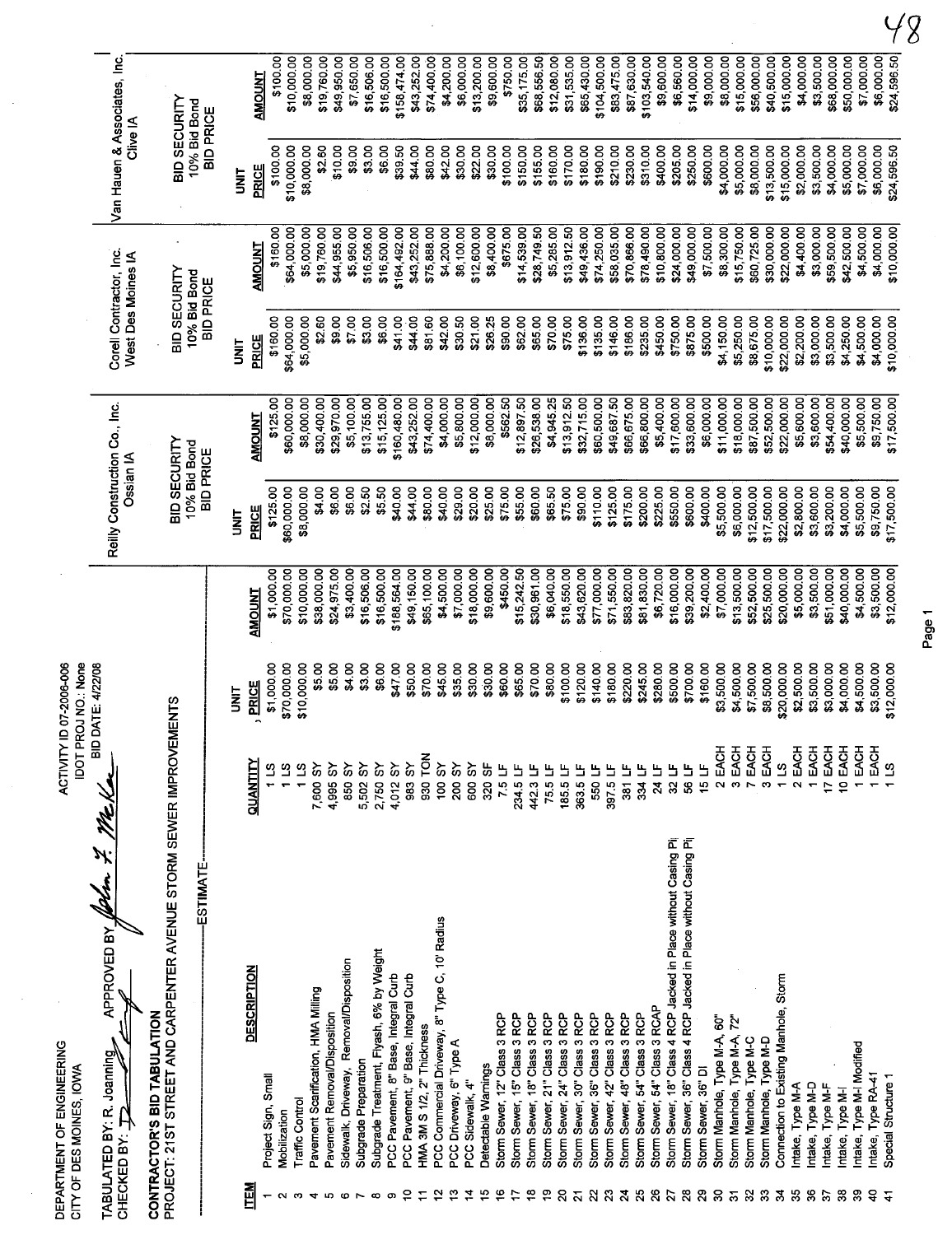|         |                                                           |          | m<br>S      |                | ł           |                         | i<br>E     |                            | i<br>3      |                          |
|---------|-----------------------------------------------------------|----------|-------------|----------------|-------------|-------------------------|------------|----------------------------|-------------|--------------------------|
| 旨       | <b>DESCRIPTION</b>                                        | QUANTITY | PRICE       | <b>AMOUNT</b>  | PRICE       | <b>AMOUNT</b>           | PRICE      | <b>TNUOINT</b>             | PRICE       | <b>LNDOMS</b>            |
|         | Manhole Removal, Storm                                    | 2 EACH   | \$1,000.00  | \$2,000.00     | \$900.00    | \$1,800.00              | \$750.00   | \$1,500.00                 | \$600.00    | \$1,200.00               |
|         | Intake Removal                                            | 15 EACH  | \$500.00    | \$7,500.00     | \$600.00    | \$9,000.00              | \$500.00   | \$7,500.00                 | \$500.00    | \$7,500.00               |
|         | Standard Sewer Plug, 8"-30"                               | 25 EACH  | \$250.00    | \$6,250.00     | \$550.00    | \$13,750.00             | \$400.00   | \$10,000.00                | \$250.00    | \$6,250.00               |
|         | Special Sewer Plug, 48                                    | 11.5     | \$5,000.00  | \$5,000.00     | \$4,500.00  | \$4,500.00              | \$8,000.00 | \$8,000.00                 | \$1,000.00  | \$1,000.00               |
|         | Sanitary Sewer, 16" DI                                    | 20 LF    | \$125.00    | \$2,500.00     | \$125.00    | \$2,500.00              | \$415.00   | \$8,300.00                 | \$600.00    | \$12,000.00              |
|         | Sanitary Sewer Service Pipe, 6"                           | 400 LF   | \$60.00     | \$24,000.00    | \$60.00     | \$24,000.00             | \$80.00    | \$32,000.00                | \$150.00    | \$60,000.00              |
|         | Sanitary Sewer Service Connections                        | 14 EACH  | \$1,000.00  | \$14,000.00    | \$1,000.00  | \$14,000.00             | \$500.00   | \$7,000.00                 | \$1,500.00  | \$21,000.00              |
|         | 8" Water Main Relocation Location No. 1                   | $1\,$ LS | \$12,000.00 | \$12,000.00    | \$12,000.00 | \$12,000.00             | \$7,000.00 | \$7,000.00                 | \$12,000.00 | \$12,000.00              |
| င္က     | 8" Water Main Relocation Location No. 2                   | 115      | \$12,000.00 | \$12,000.00    | \$12,000.00 | \$12,000.00             | \$7,000.00 | \$7,000.00                 | \$12,000.00 | \$12,000.00              |
|         | Water Service Depth Check                                 | 14 EACH  | \$500.00    | \$7,000.00     | \$200.00    | \$2,800.00              | \$500.00   | \$7,000.00                 | \$100.00    | \$1,400.00               |
| ន       | ower Water Service                                        | 6 EACH   | \$1,500.00  | \$9,000.00     | \$1,300.00  | \$7,800.00              | \$1,000.00 | \$6,000.00                 | \$300.00    | \$1,800.00               |
| $\! 3$  | <b>Vew Water Service</b>                                  | 8EACH    | \$3,500.00  | \$28,000.00    | \$3,200.00  | \$25,600.00             | \$1,750.00 | \$14,000.00                | \$1,000.00  | \$8,000.00               |
| 24      | <b>Nater Service Relocation</b>                           | 1 EACH   | \$4,000.00  | \$4,000.00     | \$4,000.00  | \$4,000.00              | \$1,750.00 | \$1,750.00                 | \$1,500.00  | \$1,500.00               |
| 55      | New Water Service Corporation                             | 8 EACH   | \$500.00    | \$4,000.00     | \$500.00    | \$4,000.00              | \$750.00   | \$6,000.00                 | \$100.00    | \$800.00                 |
| 56      | <b>Granular Stabilization Material</b>                    | 240 TON  | \$30.00     | \$7,200.00     | \$40.00     | \$9,600.00              | \$28.00    | \$6,720.00                 | \$22.00     | \$5,280.00               |
| $\, 57$ | Temporary Granular Surfacing Material                     | 300 TON  | \$30.00     | \$9,000.00     | \$30.00     | \$9,000.00              | \$22.00    | \$6,600.00                 | \$22.00     | \$6,600.00               |
| 58      | Clearing and Grubbing                                     | 115      | \$5,000.00  | \$5,000.00     | \$4,250.00  | \$4,250.00              | \$3,000.00 | \$3,000.00                 | \$5,000.00  | \$5,000.00               |
| S9      | Sodding                                                   | 500 SQ   | \$50.00     | \$15,000.00    | \$40.00     | \$12,000.00             | \$36.50    | \$10,950.00                | \$35.00     | \$10,500.00              |
| 8       | Silt Fence                                                | 200 LF   | \$3.00      | \$600.00       | \$3.50      | \$700.00                | \$3.70     | \$740.00                   | \$3.50      | \$700.00                 |
| 6       | nlet Filter                                               | 33 EACH  | \$20.00     | \$660.00       | \$50.00     | \$1,650.00              | \$25.00    | \$825.00                   | \$50,00     | \$1,650.00               |
| 8       | Construction Staking                                      | 113      | \$10,000.00 | \$10,000.00    | \$9,000.00  | \$9,000.00              | \$8,600.00 | \$8,600.00                 | \$8,000.00  | \$8,000.00               |
| ි       | Erosion Control                                           | $\Omega$ | \$7,000.00  | \$7,000.00     | \$2,500.00  | \$2,500.00              | \$2,075.00 | \$2,075.00                 | \$2,000.00  | \$2,000.00               |
| 2       | Tree Planting, Swamp White Oak, 1-1/2", B&B               | $4$ EAC  | \$500.00    | \$2,000.00     | \$350.00    | \$1,400.00              | \$305.00   | \$1,220.00                 | \$300.00    | \$1,200.00               |
| 3       | Tree Planting, Skyline Honeylocust, 1-1/2", B&B           | 2 EACI   | \$500.00    | \$1,000.00     | \$350.00    | \$700.00                | \$292.00   | \$584.00                   | \$300,00    | \$600.00                 |
| 8       | Road Closure, Remove and Replace                          | EACH     | \$7,500.00  | \$15,000.00    | \$7,250.00  | \$14,500.00             | \$5,000.00 | \$10,000.00                | \$10,000.00 | \$20,000.00              |
|         | PERCENT OF ENGINEER'S ESTIMATE<br>TOTAL CONSTRUCTION COST |          |             | \$1,463,388.50 |             | \$1,398,640.25<br>4.42% |            | \$1,412,340.00<br>$-3.49%$ |             | +7.63%<br>\$1,575,000.00 |
|         |                                                           |          |             |                |             | ŠΩ                      |            |                            |             |                          |

Page 2

÷,

Q.

 $\sim$ 

 $\omega_{\rm c}$  and

 $\frac{1}{2}$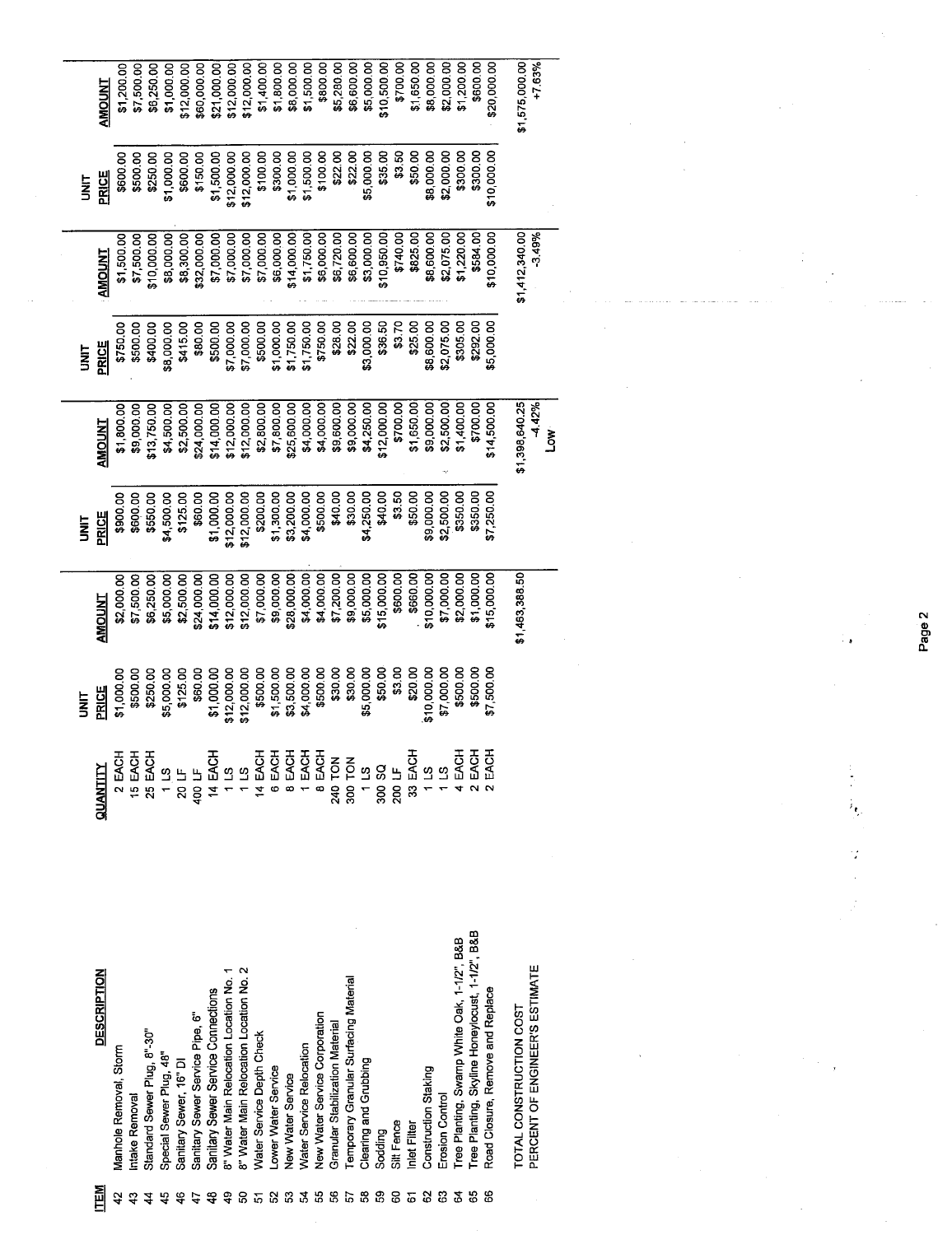|                            | DEPARTMENT OF ENGINEERING<br>CITY OF DES MOINES, IOWA                                       | <b>TOCI</b>              | ACTIVITY ID 07,2006-006<br>PROJ NO. None |                            |                                          |                            |                                            |                            |                                      |                            |
|----------------------------|---------------------------------------------------------------------------------------------|--------------------------|------------------------------------------|----------------------------|------------------------------------------|----------------------------|--------------------------------------------|----------------------------|--------------------------------------|----------------------------|
|                            | APPROVED BY<br>TABULATED BY: R. Joanning<br>CHECKED BY:                                     |                          | <b>BID DATE: 4/22/08</b>                 |                            | The Underground Co., Ltd.<br>Carlisle IA |                            | McAninch Corporation<br>West Des Moines IA |                            | Synergy Contracting LLC<br>Ankeny IA |                            |
|                            | PROJECT: 21ST STREET AND CARPENTER AVENUE STORM SEWER IMPROV<br>CONTRACTOR'S BID TABULATION |                          | <b>EMENTS</b>                            |                            | BID SECURITY<br>10% Bid Bond             |                            | BID SECURITY                               |                            | BID SECURITY                         |                            |
|                            | <b>ESTIMATE</b>                                                                             |                          |                                          |                            | <b>BID PRICE</b>                         |                            | 10% Bid Bond<br><b>BID PRICE</b>           |                            | 10% Bid Bond<br><b>BID PRICE</b>     |                            |
|                            |                                                                                             |                          | <b>TRID</b>                              |                            | i<br>N                                   |                            | <b>TIXL</b>                                |                            | <b>SI</b>                            |                            |
| <b>NEN</b>                 | DESCRIPTION                                                                                 | QUANTITY                 | PRICE                                    | <b>AMOUNT</b>              | PRICE                                    | <b>AMOUNT</b>              | PRICE                                      | <b>AMOUNT</b>              | <b>PRICE</b>                         | <b>AMOUNT</b>              |
|                            | Project Sign, Small                                                                         |                          | \$1,000.00                               | \$1,000.00                 | \$100.00                                 | \$100.00                   | \$100.00                                   | \$100.00                   | \$250.00                             | \$250.00                   |
| 0                          | <b>Traffic Control</b><br>Mobilization                                                      |                          | \$70,000.00                              | \$70,000.00                | \$101,500.00                             | \$101,500.00               | \$11,500.00                                | \$11,500.00                | \$330,000.00                         | \$330,000.00               |
|                            | Pavement Scarification, HMA Milling                                                         | ്വ<br>7,600 SY           | \$10,000.00<br>\$5.00                    | \$10,000.00<br>\$38,000.00 | \$7,722.00                               | \$7,722.00                 | \$8,000.00                                 | \$8,000.00                 | \$10,000.00                          | \$10,000.00                |
| tO.                        | Pavement Removal/Disposition                                                                | šδ<br>4,995              | \$5.00                                   | \$24,975.00                | \$3.50<br>\$8.00                         | \$26,600.00<br>\$39,960.00 | \$3.00<br>\$11.00                          | \$22,800.00<br>\$54,945.00 | \$3.00                               | \$22,800.00                |
|                            | Sidewalk, Driveway, Removal/Disposition                                                     | ္တ<br>850                | \$4.00                                   | \$3,400.00                 | \$5.00                                   | \$4,250.00                 | \$9.00                                     | \$7,650.00                 | \$12.00<br>\$12.00                   | \$10,200.00<br>\$59,940.00 |
|                            | Subgrade Preparation                                                                        | ္တ<br>5,502              | \$3.00                                   | \$16,506.00                | \$3.00                                   | \$16,506.00                | \$5.00                                     | \$27,510.00                | \$3.30                               | \$18,156.60                |
|                            | Subgrade Treatment, Flyash, 6% by Weight<br>PCC Pavement, 8" Base, Integral Curb            | š<br>2,750               | \$6.00                                   | \$16,500.00                | \$1.00                                   | \$2,750.00                 | \$6.00                                     | \$16,500.00                | \$5.50                               | \$15,125.00                |
| o                          | PCC Pavement, 9" Base, Integral Curb                                                        | š<br>4,012               | \$47.00                                  | \$188,564,00               | \$45.00                                  | \$180,540.00               | \$39.00                                    | \$156,468.00               | \$39.00                              | \$156,468.00               |
|                            | HMA 3M S 1/2, 2" Thickness                                                                  | <b>NOL</b><br>583S<br>88 | \$50.00<br>\$70.00<br>i<br>Š             | \$49,150.00                | \$47.00                                  | \$46,201.00                | \$44.00                                    | \$43,252.00                | \$43.00                              | \$42,269.00                |
|                            | PCC Commercial Driveway, 8" Type C, 10" Radius                                              | <b>AS 001</b>            | \$45.00<br>Y                             | \$65,100.00<br>\$4,500.00  | \$79.00<br>\$40.00                       | \$73,470.00                | \$74.00                                    | \$68,820.00                | \$74.00                              | \$68,820.00                |
|                            | PCC Driveway, 6" Type A                                                                     | 200 SY                   | \$35.00                                  | \$7,000.00                 | \$35.00                                  | \$7,000.00<br>\$4,000.00   | \$42.00<br>\$30.00                         | \$4,200.00<br>\$6,000.00   | \$29.00<br>\$40.00                   | \$4,000.00                 |
| ₫                          | PCC Sidewalk, 4"                                                                            | 600 SY                   | \$30.00                                  | \$18,000.00                | \$30.00                                  | \$18,000.00                | \$21.00                                    | \$12,600.00                | \$20.00                              | \$12,000.00<br>\$5,800.00  |
| ம                          | Detectable Warnings                                                                         | 320 SF                   | \$30.00                                  | \$9,600.00                 | \$25.00                                  | \$8,000.00                 | \$26.00                                    | \$8,320.00                 | \$25.00                              | \$8,000.00                 |
|                            | Storm Sewer, 12" Class 3 RCP                                                                | 7.5 LF                   | \$60.00                                  | \$450.00                   | \$117.00                                 | \$877.50                   | \$95.00                                    | \$712.50                   | \$77.00                              | \$577.50                   |
| ≌                          | Storm Sewer, 15" Class 3 RCP<br>Storm Sewer, 18" Class 3 RCP                                | 234.5 LF                 | \$65.00                                  | \$15,242.50                | \$120.00                                 | \$28,140.00                | \$96.00                                    | \$22,512.00                | \$80.00                              | \$18,760.00                |
|                            | Storm Sewer, 21" Class 3 RCP                                                                | 75.5<br>442.3            | \$70.00                                  | \$30,961.00                | \$122.00                                 | \$53,960.60                | \$98.00                                    | \$43,345.40                | \$83.00                              | \$36,710.90                |
| ຂ                          | Storm Sewer, 24" Class 3 RCP                                                                | 185.5                    | \$80.00<br>\$100.00                      | \$6,040.00                 | \$133.00                                 | \$10,041.50                | \$103.00                                   | \$7,776.50                 | \$87.00                              | \$6,568.50                 |
| $\overline{\mathbf{z}}$    | Storm Sewer, 30" Class 3 RCP                                                                | 363.5 L                  | \$120.00                                 | \$18,550.00<br>\$43,620.00 | \$133.00<br>\$161.00                     | \$24,671.50<br>\$58,523.50 | \$106.00                                   | \$19,663.00                | \$92.00                              | \$17,066.00                |
| ສ                          | Storm Sewer, 36" Class 3 RCP                                                                | 550                      | \$140.00                                 | \$77,000.00                | \$177.00                                 | \$97,350.00                | \$175.00<br>\$165.00                       | \$63,612.50<br>\$90,750.00 | \$104.00<br>\$121.00                 | \$37,804.00                |
| $\boldsymbol{\mathcal{Z}}$ | Storm Sewer, 42" Class 3 RCP                                                                | 397.5 LF                 | \$180.00                                 | \$71,550.00                | \$192.00                                 | \$76,320.00                | \$197.00                                   | \$78,307.50                | \$140.00                             | \$66,550.00<br>\$55,650.00 |
| $\mathbf{z}$<br>25         | Storm Sewer, 48" Class 3 RCP                                                                | าร<br>581                | \$220.00                                 | \$83,820.00                | \$199.00                                 | \$75,819.00                | \$215.00                                   | \$81,915.00                | \$162.00                             | \$61,722.00                |
| 26                         | Storm Sewer, 54" Class 3 RCAP<br>Storm Sewer, 54" Class 3 RCP                               | 334                      | \$245.00                                 | \$81,830.00                | \$265.00                                 | \$88,510.00                | \$239.00                                   | \$79,826.00                | \$186.00                             | \$62,124.00                |
| 2                          | Storm Sewer, 18" Class 4 RCP Jacked in Place without Casing Pip                             | 24 LF<br>32 LF           | \$280.00<br>\$500,00                     | \$6,720.00                 | \$270.00                                 | \$6,480.00                 | \$270.00                                   | \$6,480.00                 | \$210.00                             | \$5,040.00                 |
| $\boldsymbol{\mathcal{S}}$ | Storm Sewer, 36" Class 4 RCP Jacked in Place without Casing Pip                             | 56 LF                    | \$700.00                                 | \$39,200.00<br>\$16,000.00 | \$564.00<br>\$594.00                     | \$19,008.00<br>\$31,584.00 | \$500.00<br>\$500.00                       | \$16,000.00                | \$349.00                             | \$11,168.00                |
| 8                          | Storm Sewer, 36" DI                                                                         | 15 LF                    | \$160.00                                 | \$2,400.00                 | \$395.00                                 | \$5,925.00                 | \$355.00                                   | \$28,000.00<br>\$5,325.00  | \$442.00<br>\$517.00                 | \$24,752.00<br>\$7,755.00  |
| ္က                         | Storm Manhole, Type M-A, 60"                                                                | 2 EACH                   | \$3,500.00                               | \$7,000.00                 | \$8,700.00                               | \$17,400.00                | \$4,400.00                                 | \$8,800.00                 | \$4,800.00                           | \$9,600.00                 |
| $\overline{5}$             | Storm Manhole, Type M-A, 72"                                                                | 3<br>EAC                 | \$4,500.00                               | \$13,500.00                | \$10,700.00                              | \$32,100.00                | \$5,400.00                                 | \$16,200.00                | \$5,600.00                           | \$16,800.00                |
| 32<br>3                    | Storm Manhole, Type M-C                                                                     | 7 EACH                   | \$7,500.00                               | \$52,500.00                | \$15,000.00                              | \$105,000.00               | \$12,500.00                                | \$87,500.00                | \$10,700.00                          | \$74,900.00                |
| 2                          | Connection to Existing Manhole, Storm<br>Storm Manhole, Type M-D                            | 3 EACI                   | \$8,500.00                               | \$25,500.00                | \$20,000.00                              | \$60,000.00                | \$22,500.00                                | \$67,500.00                | \$19,400.00                          | \$58,200.00                |
| 35                         | Intake, Type M-A                                                                            | 11S                      | \$20,000.00                              | \$20,000.00                | \$13,800.00                              | \$13,800.00                | \$40,000.00                                | \$40,000.00                | \$20,000.00                          | \$20,000.00                |
| æ                          | Intake, Type M-D                                                                            | 2 EACH<br>EACH           | \$2,500.00<br>\$3,500.00                 | \$5,000.00                 | \$1,500.00                               | \$3,000.00                 | \$2,900.00                                 | \$5,800.00                 | \$2,900.00                           | \$5,800.00                 |
| 5                          | Intake, Type M-F                                                                            | 17 EACH                  | \$3,000.00                               | \$3,500.00<br>\$51,000.00  | \$3,000.00<br>\$3,500.00                 | \$3,000.00<br>\$59,500.00  | \$4,300.00<br>\$4,600.00                   | \$4,300.00                 | \$4,400.00                           | \$4,400.00                 |
| 38                         | Intake, Type M-I                                                                            | 10 EACH                  | \$4,000.00                               | \$40,000.00                | \$4,600.00                               | \$46,000.00                | \$6,300.00                                 | \$78,200.00<br>\$63,000.00 | \$3,600.00<br>\$4,600.00             | \$61,200.00                |
| నె                         | Intake, Type M-I Modified                                                                   | EACH                     | \$4,500.00                               | \$4,500.00                 | \$7,500.00                               | \$7,500.00                 | \$8,800.00                                 | \$8,800.00                 | \$5,300.00                           | \$46,000.00<br>\$5,300.00  |
| ទុ                         | Intake, Type RA-41                                                                          | EACH                     | \$3,500.00                               | \$3,500.00                 | \$4,600.00                               | \$4,600.00                 | \$9,100.00                                 | \$9,100.00                 | \$5,700.00                           | \$5,700.00                 |
|                            | Special Structure 1                                                                         | ്വ                       | \$12,000.00                              | \$12,000.00                | \$11,300.00                              | \$11,300.00                | \$11,500.00                                | \$11,500.00                | \$10,000.00                          | \$10,000.00                |

J.

 $\ddot{\cdot}$ 

 $\bullet$ 

 $\frac{1}{2}$  $\frac{1}{2}$ 

DEPARTMENT OF ENGINEERING<br>CITY OF DES MOINES, IOWA

 $48$ 

Page3

 $\frac{1}{2}$